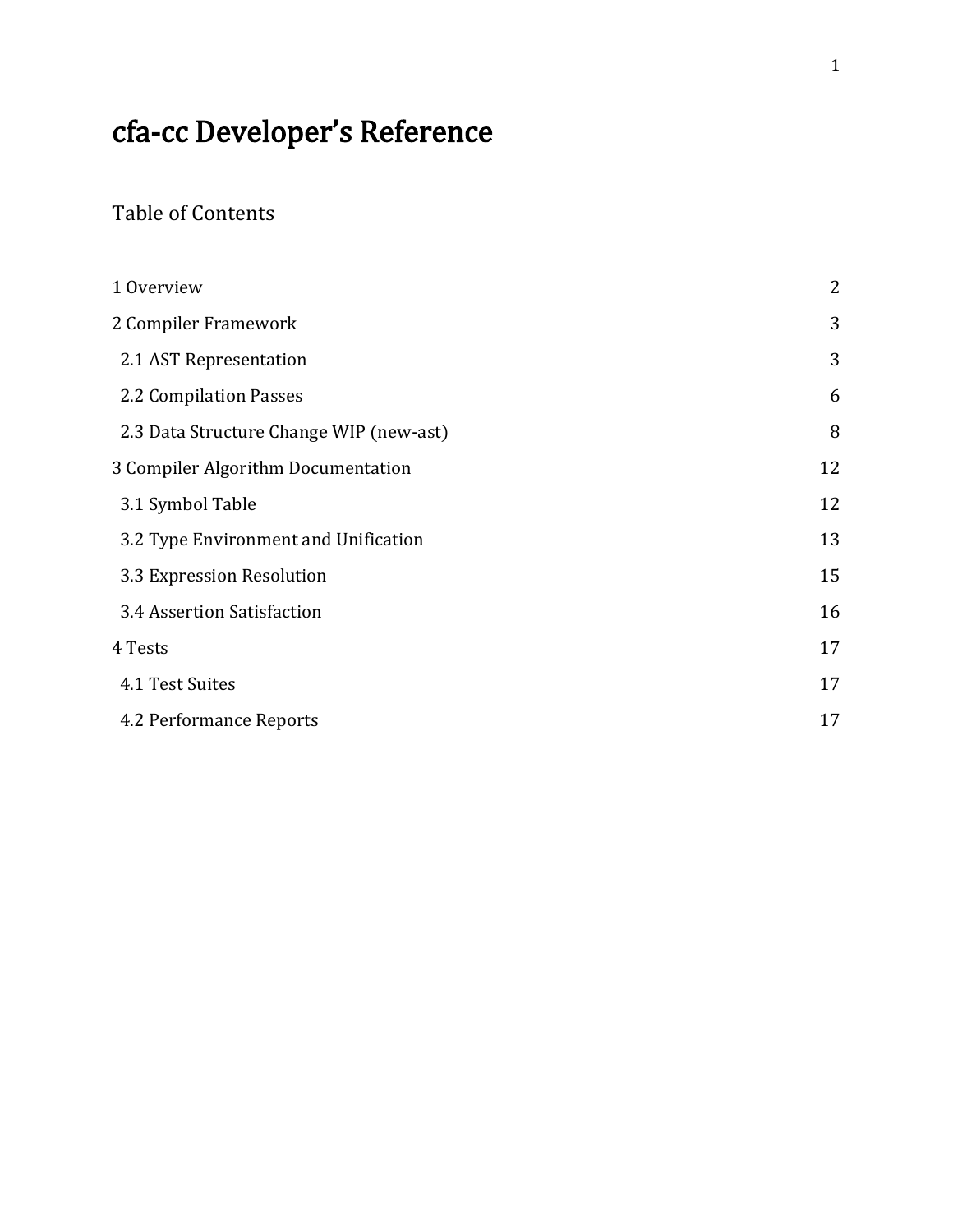# 1 Overview

cfa-cc is the reference compiler for the Cforall programming language, which is a nonobject-oriented extension to C.

Cforall attempts to introduce productive modern programming language features to C while maintaining as much backward-compatibility as possible, so that most existing C programs can seamlessly work with Cforall.

Since the Cforall project was dated back to the early 2000s, and only restarted in the past few years, there is a significant amount of legacy code in the current compiler codebase, with little proper documentation available. This becomes a difficulty while developing new features based on the previous implementations, and especially while diagnosing problems.

Currently, the Cforall team is also facing another problem: bad compiler performance. For the development of a new programming language, writing a standard library is an important part. The incompetence of the compiler causes building the library files to take tens of minutes, making iterative development and testing almost impossible. There is ongoing effort to rewrite the core data structure of the compiler to overcome the performance issue, but many bugs may appear during the work, and lack of documentation makes debugging extremely difficult.

This developer's reference will be continuously improved and eventually cover the compiler codebase. For now, the focus is mainly on the parts being rewritten, and also the performance bottleneck, namely the resolution algorithm. It is aimed to provide new developers to the project enough guidance and clarify the purposes and behavior of certain functions which are not mentioned in the previous Cforall research papers.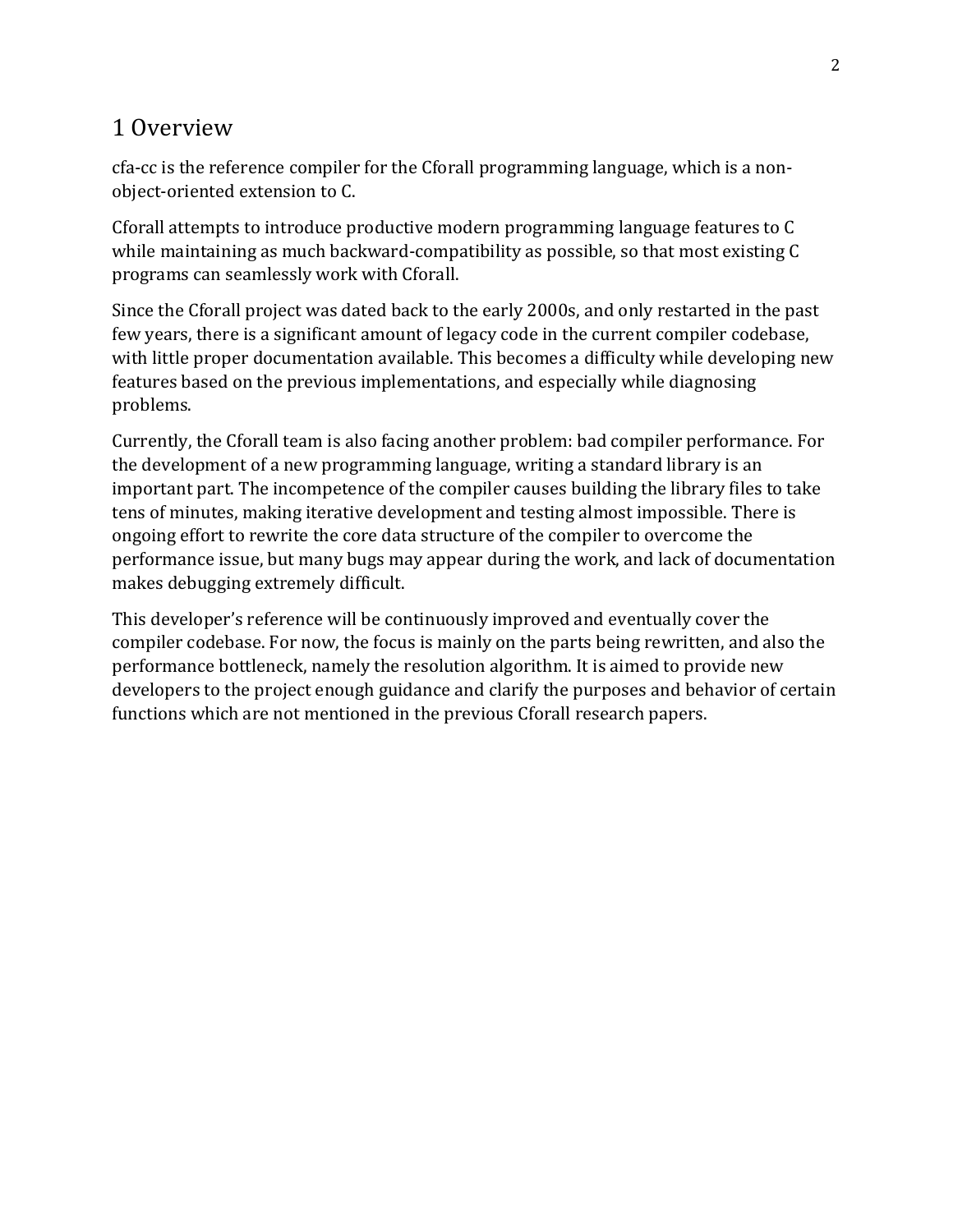# 2 Compiler Framework

#### 2.1 AST Representation

Source code input is first transformed into abstract syntax tree (AST) representation by the parser before analyzed by the compiler.

There are 4 major categories of AST nodes used by the compiler, along with some derived structures.

### Declaration nodes

A declaration node represents either of:

- Type declaration: struct, union, typedef or type parameter (see Appendix A.3)
- Variable declaration
- Function declaration

Declarations are introduced by standard C declarations, with the usual scoping rules.

In addition, declarations can also be introduced by the forall clause (which is the origin of Cforall's name):

```
forall (<TypeParameterList> | <AssertionList>)
```
*declaration*

Type parameters in Cforall are similar to C++ template type parameters. The Cforall declaration

forall (dtype T) ...

behaves similarly as the  $C++$  template declaration

template <typename T> ...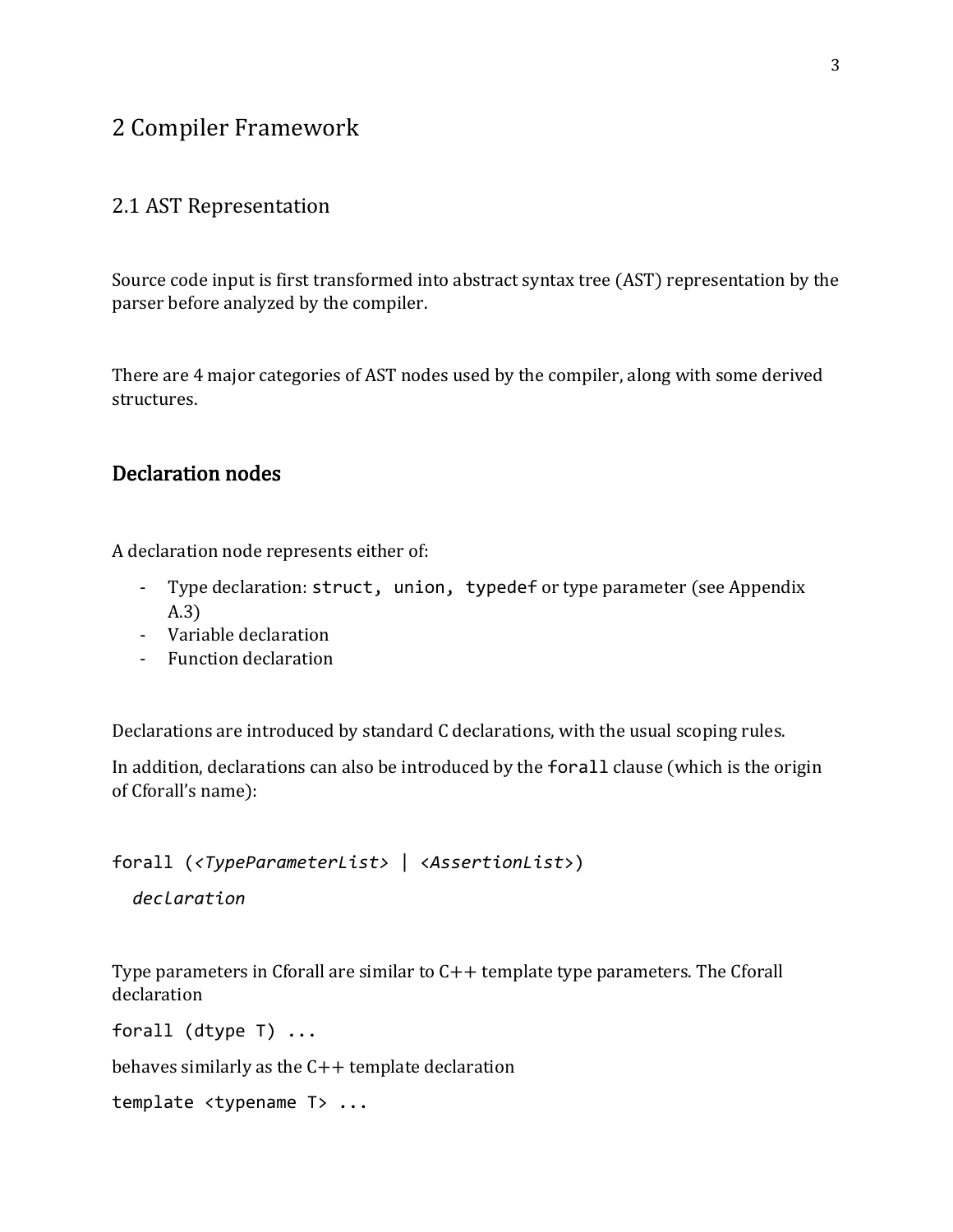Assertions are a distinctive feature of Cforall: contrary to the C++ template where arbitrary functions and operators can be used in a template definition, in a Cforall parametric function, operations on parameterized types must be declared in assertions.

```
Consider the following C++ template:
```

```
template <typename T> int foo(T t) {
  return bar(t) + baz(t);
}
```
Unless bar and baz are also parametric functions taking any argument type, they must be declared in the assertions, or otherwise the code will not compile:

```
forall (dtype T \mid \{ int bar(T); int baz(t); }) int foo (T t) {
  return bar(t) + baz(t);
}
```
Assertions are written using the usual function declaration syntax. The scope of type parameters and assertions is the following declaration.

# Type nodes

A type node represents the type of an object or expression.

Named types reference the corresponding type declarations. The type of a function is its function pointer type (same as standard C).

With the addition of type parameters, named types may contain a list of parameter values (actual parameter types).

# Statement nodes

Statement nodes represent the statements in the program, including basic expression statements, control flows and blocks.

Local declarations (within a block statement) are represented as declaration statements.

# Expression nodes

Some expressions are represented differently in the compiler before and after resolution stage: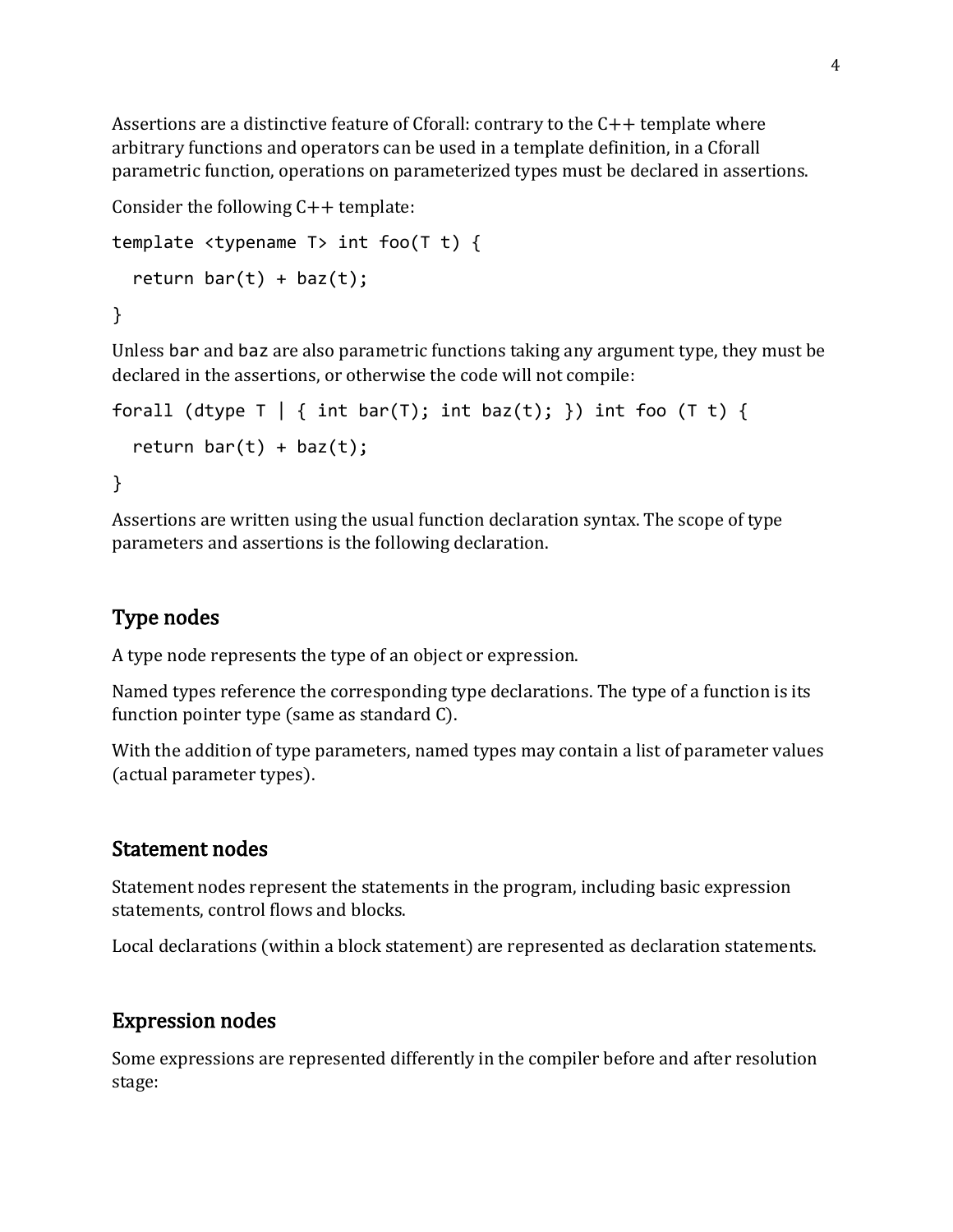- Name expressions: NameExpr pre-resolution, VariableExpr post-resolution
- Member expressions: UntypedMemberExpr pre-resolution, MemberExpr postresolution
- Function call expressions (including overloadable operators): UntypedExpr preresolution, ApplicationExpr post-resolution

The pre-resolution representations contain only the symbols. Post-resolution results link them to the actual variable and function declarations.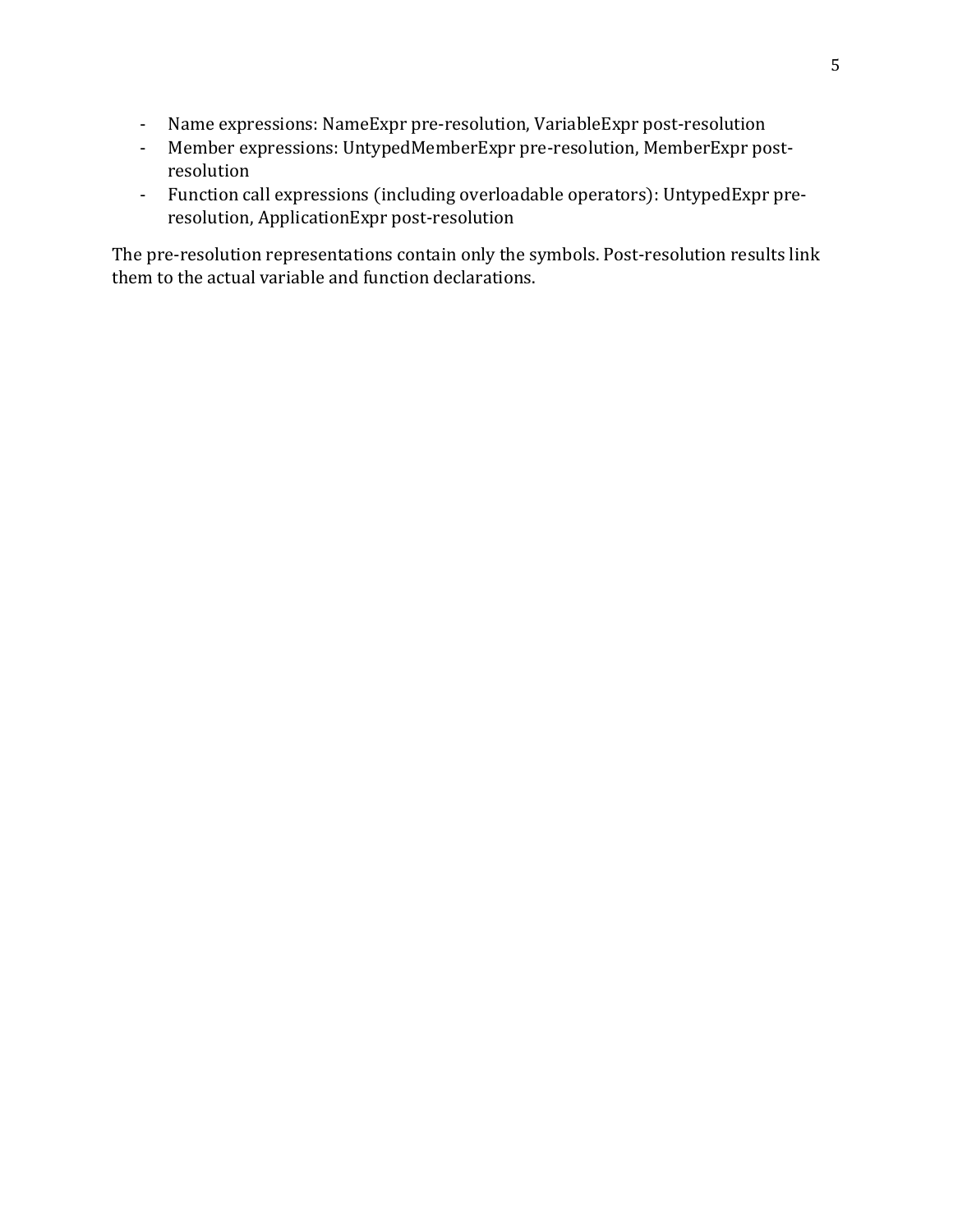### 2.2 Compilation Passes

Compilation steps are implemented as passes, which follows a general structural recursion pattern on the syntax tree.

The basic work flow of compilation passes follows preorder and postorder traversal on tree data structure, implemented with visitor pattern, and can be loosely described with the following pseudocode:

```
Pass::visit (node_t node) {
   previsit(node);
   if (visit_children)
     for each child of node:
       child.accept(this);
   postvisit(node);
}
```
Operations in previsit() happen in preorder (top to bottom) and operations in postvisit() happen in postorder (bottom to top). The precise order of recursive operations on child nodes can be found in Common/PassVisitor.impl.h (old) and AST/Pass.impl.hpp (new).

Implementations of compilation passes need to follow certain conventions:

- Passes should not directly override the visit method (Non-virtual Interface principle); if a pass desires different recursion behavior, it should set visit children to false and perform recursive calls manually within previsit or postvisit procedures. To enable this option, inherit from WithShortCircuiting mixin.
- previsit may mutate the node but **must not** change the node type or return null.
- postvisit may mutate the node, reconstruct it to a different node type, or delete it by returning null.
- If the previsit or postvisit method is not defined for a node type, the step is skipped. If the return type is declared as void, the original node is returned by default. These behaviors are controlled by template specialization rules; see Common/PassVisitor.proto.h (old) and AST/Pass.proto.hpp (new) for details.

Other useful mixin classes for compilation passes include: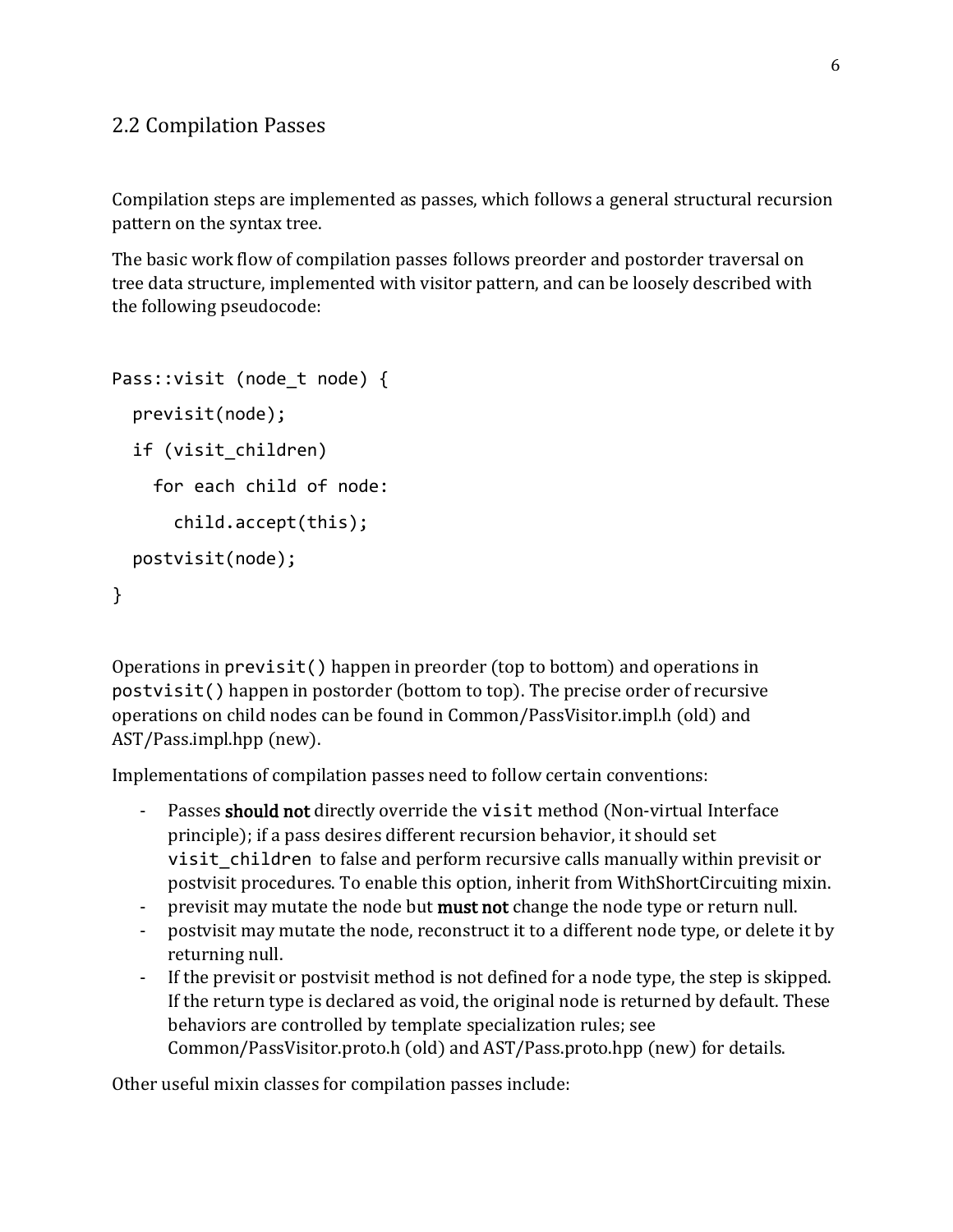- WithGuards allows saving values of variables and restore automatically upon exiting the current node.
- WithVisitorRef creates a wrapped entity of current pass (the actual argument passed to recursive calls internally) for explicit recursion, usually used together with WithShortCircuiting.
- WithSymbolTable gives a managed symbol table with built-in scoping rule handling (e.g. on entering and exiting a block statement)

**NOTE:** If a pass extends the functionality of another existing pass, due to  $C++$  overloading resolution rules, it must explicitly introduce the inherited previsit and postvisit procedures to its own scope, or otherwise they will not be picked up by template resolution:

```
class Pass2: public Pass1 {
  using Pass1::previsit;
  using Pass1::postvisit;
  // new procedures
}
```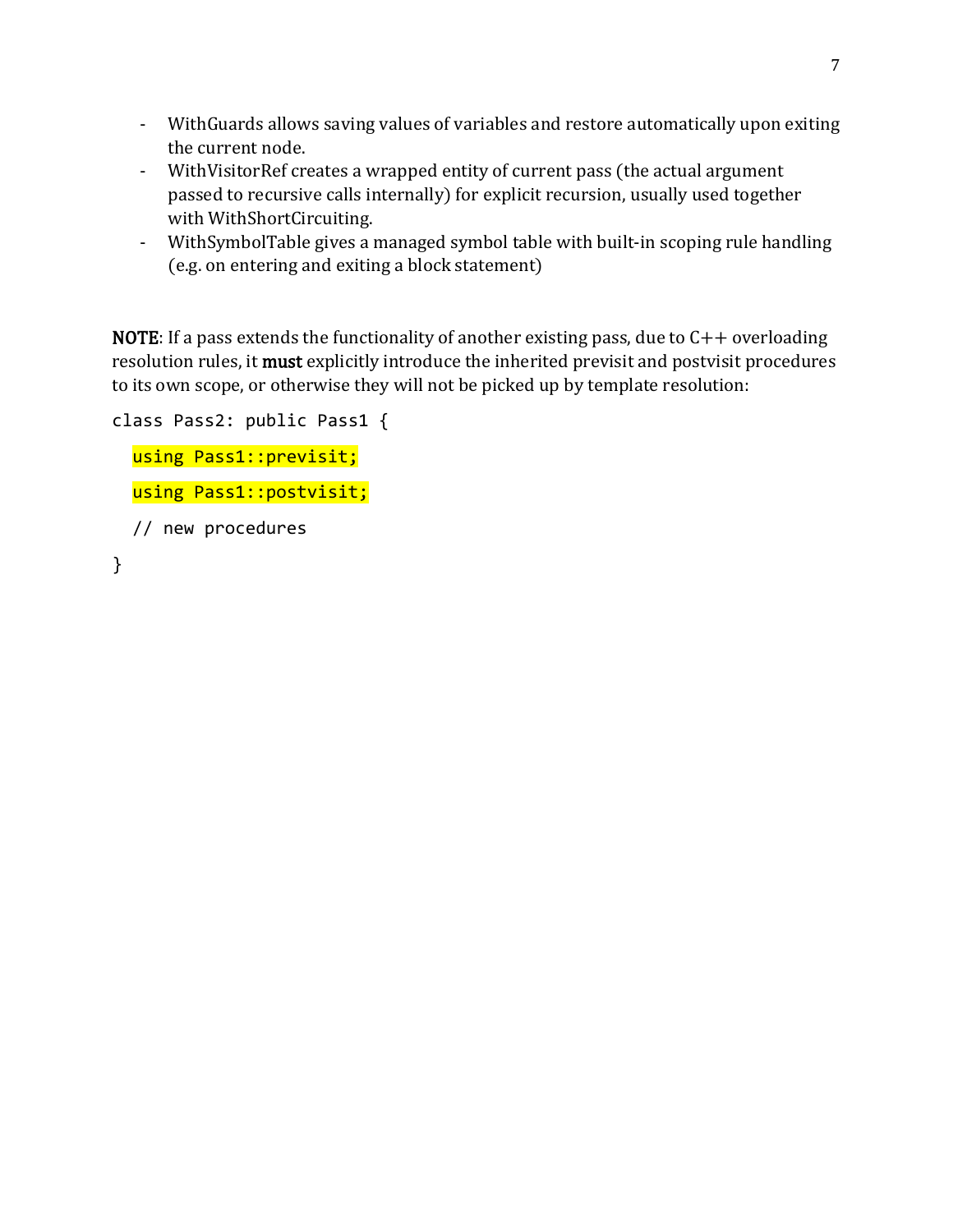### 2.3 Data Structure Change WIP (new-ast)

It has been observed that excessive copying of syntax tree structures accounts for a majority of computation cost and significantly slows down the compiler. In the previous implementation of the syntax tree, every internal node has a unique parent; therefore all copies are required to duplicate everything down to the bottom. A new, experimental reimplementation of the syntax tree (source under directory AST/ hereby referred to as "new-ast") attempts to overcome this issue with a functional approach that allows sharing of common sub-structures and only makes copies when necessary.

The core of new-ast is a customized implementation of smart pointers, similar to std:: shared ptr and std::weak ptr in C++ standard library. Reference counting is used to detect sharing and allows optimization. For a purely functional (a.k.a. immutable) data structure, all mutations are modelled by shallow copies along the path of mutation. With reference counting optimization, unique nodes are allowed to be mutated in place. This however, may potentially introduce some complications and bugs; a few issues are discussed near the end of this section.

#### Source: AST/Node.hpp

class ast::Node is the base class of all new-ast node classes, which implements reference counting mechanism. Two different counters are recorded: "strong" reference count for number of nodes semantically owning it; "weak" reference count for number of nodes holding a mere reference and only need to observe changes.

class ast::ptr base is the smart pointer implementation and also takes care of resource management.

Direct access through the smart pointer is read-only. A mutable access should be obtained by calling shallowCopy or mutate as below.

Currently, the weak pointers are only used to reference declaration nodes from a named type, or a variable expression. Since declaration nodes are intended to denote unique entities in the program, weak pointers always point to unique (unshared) nodes. This may change in the future, and weak references to shared nodes may introduce some problems; see mutate function below.

All node classes should always use smart pointers in the structure and should not use raw pointers.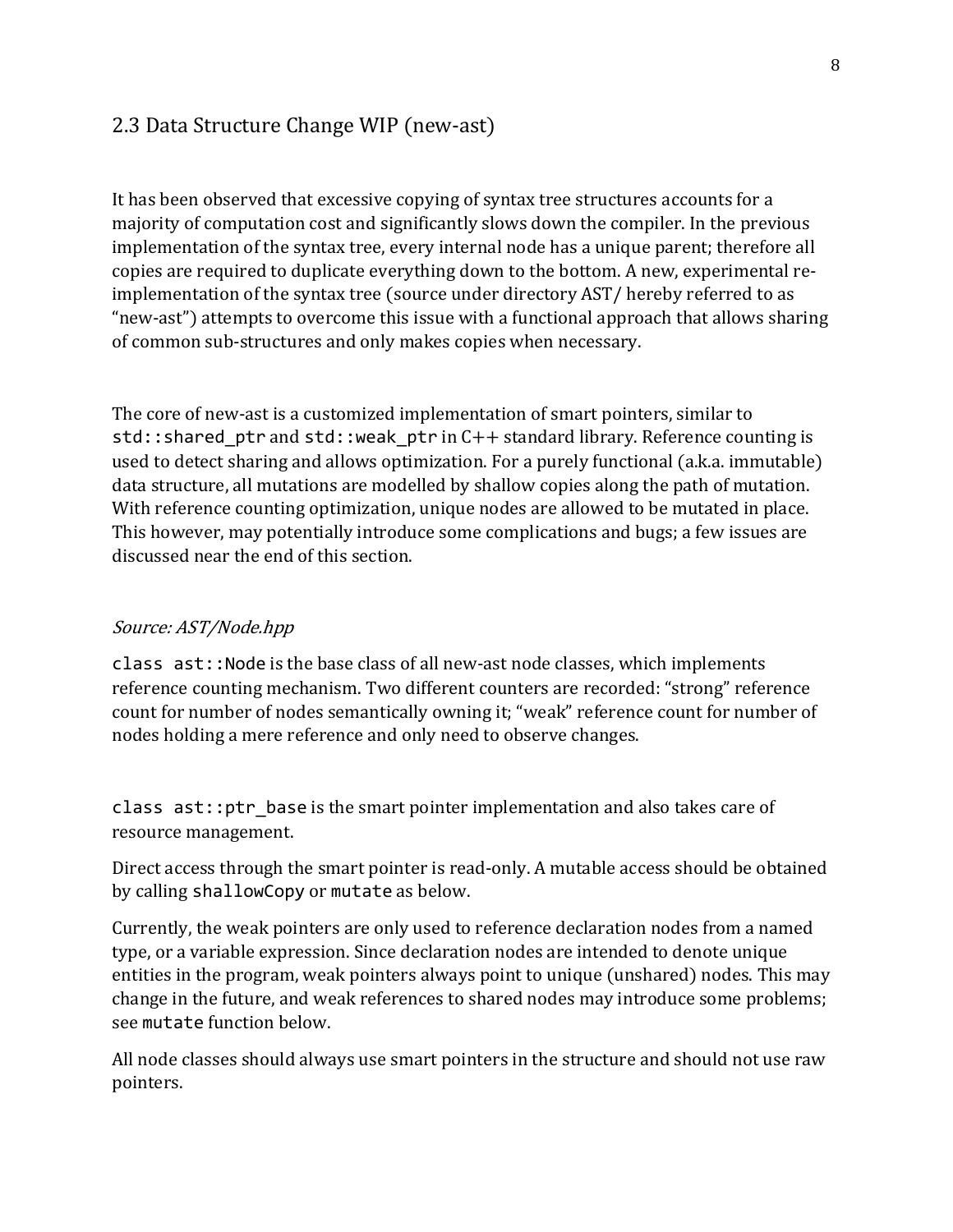```
void ast::Node::increment(ref_type ref)
```
Increments this node's strong or weak reference count.

```
void ast::Node::decrement(ref_type ref, bool do_delete = true)
```
Decrements this node's strong or weak reference count. If strong reference count reaches zero, the node is deleted by default.

**NOTE:** Setting do delete to false may result in a detached node. Subsequent code should manually delete the node or assign it to a strong pointer to prevent memory leak.

Reference counting functions are internally called by  $ast::ptr$  base.

template<typename node\_t>

```
node_t * shallowCopy(const node_t * node)
```
Returns a mutable, shallow copy of node: all child pointers are pointing to the same child nodes.

```
template<typename node_t>
```

```
node t * mutate(const node t * node)
```
If node is unique (strong reference count is 1), returns a mutable pointer to the same node. Otherwise, returns shallowCopy(node).

It is an error to mutate a shared node that is weak-referenced. Currently this does not happen. The problem may appear once weak pointers to shared nodes (e.g. expression nodes) are used; special care will be needed.

NOTE: This naive uniqueness check may not be sufficient in some cases. A discussion of the issue is presented at the end of this section.

```
template<typename node t, typename parent t, typename field t,
typename assn_t>
const node_t * mutate_field(const node_t * node, field_t parent_t::* 
field, assn_t && val)
```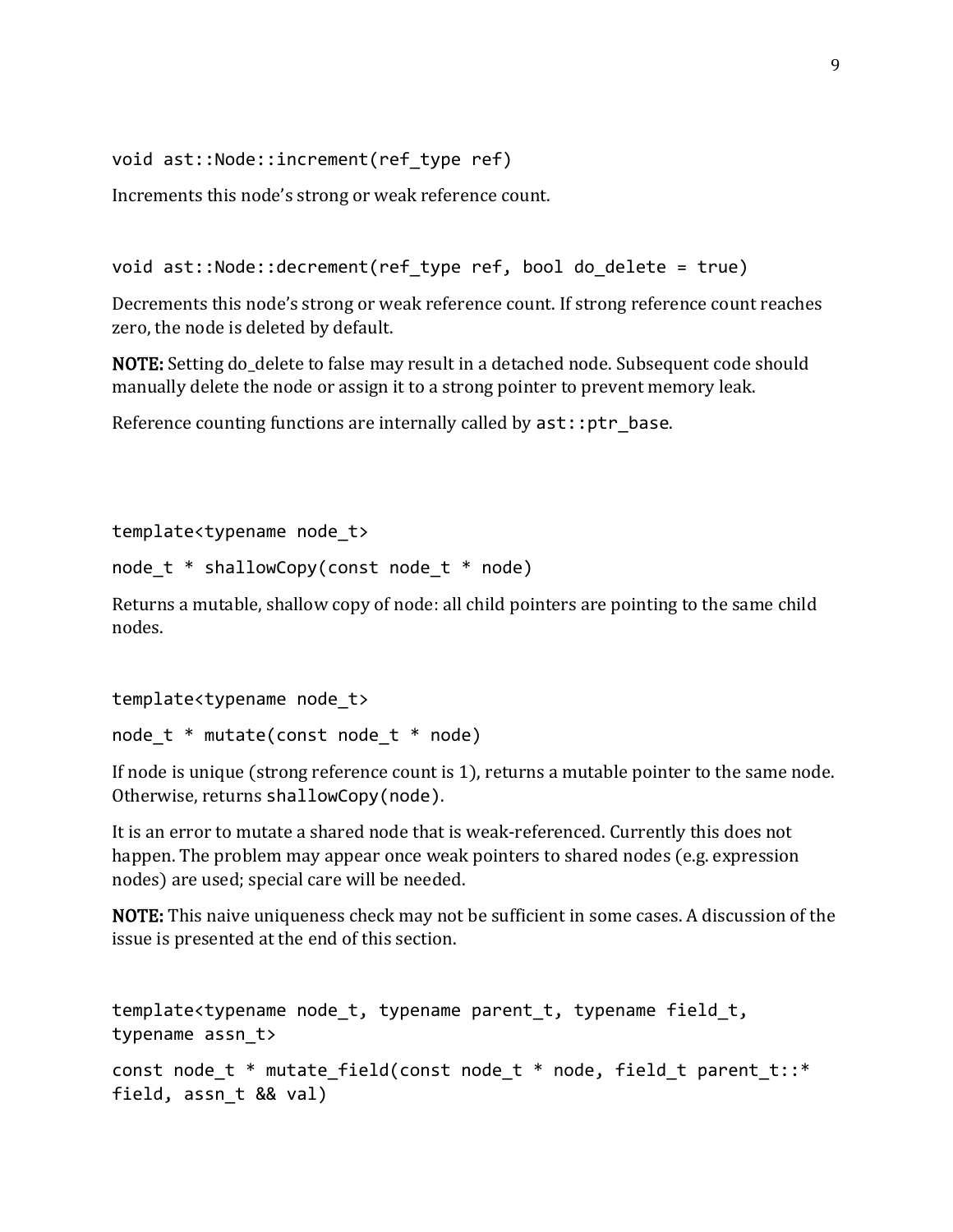```
template<typename node_t, typename parent_t, typename coll_t, typename 
ind t, typename field t>
const node_t * mutate_field_index(const node_t * node, coll_t 
parent t::* field, ind t i, field t && val)
```
Helpers for mutating a field on a node using pointer to member (creates shallow copy when necessary).

### Issue: Undetected sharing

The mutate behavior described above has a problem: deeper shared nodes may be mistakenly considered as unique. This diagram shows how the problem could arise:



Figure 1: Deep sharing of nodes

Suppose that we are working on the tree rooted at P1, which is logically the chain P1-A-B and P2 is irrelevant, and then mutate(B) is called. The algorithm considers B as unique since it is only directly owned by A. However, the other tree P2-A-B indirectly shares the node B and is therefore wrongly mutated.

To partly address this problem, if the mutation is called higher up the tree, a chain mutation helper can be used:

Source: AST/Chain.hpp

```
template<typename node t, Node::ref type ref t>
```

```
auto chain_mutate(ptr_base<node_t, ref_t> & base)
```
This function returns a chain mutator handle which takes pointer-to-member to go down the tree while creating shallow copies as necessary; see struct \_chain\_mutator in the source code for details.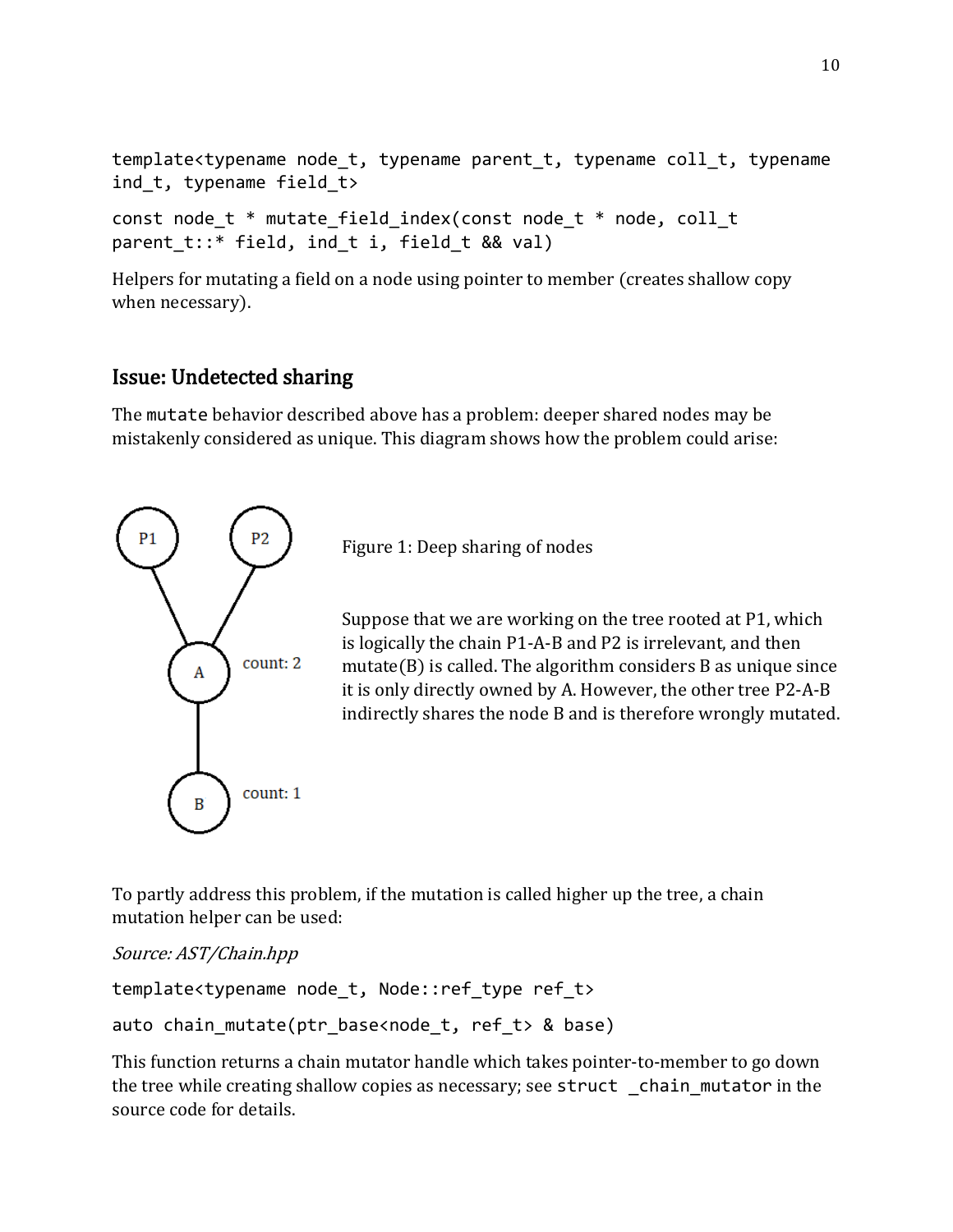For example, in the above diagram, if mutation of B is wanted while at P1, the call using chain\_mutate looks like the following:

chain mutate(P1.a)(&A.b) = new value of b;

Note that if some node in chain mutate is shared (therefore shallow copied), it implies that every node further down will also be copied, thus correctly executing the functional mutation algorithm. This example code creates copies of both A and B and performs mutation on the new nodes, so that the other tree P2-A-B is untouched.

However, if a pass traverses down to node B and performs mutation, for example, in postvisit(B), information on sharing higher up is lost. Since the new-ast structure is only in experimental use with the resolver algorithm, which mostly rebuilds the tree bottom-up, this issue does not actually happen. It should be addressed in the future when other compilation passes are migrated to new-ast and many of them contain procedural mutations, where it might cause accidental mutations to other logically independent trees (e.g. common sub-expression) and become a bug.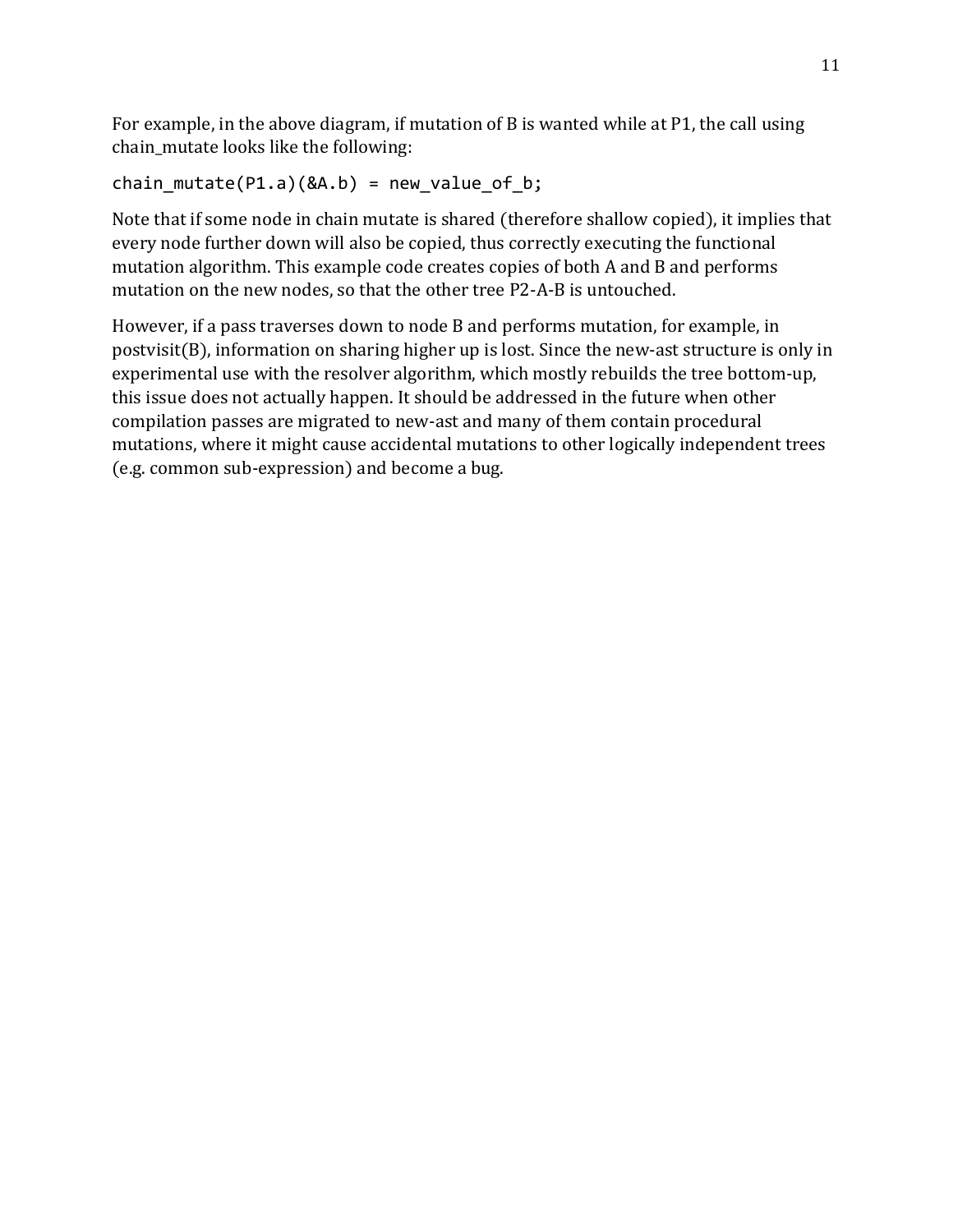# 3 Compiler Algorithm Documentation

This documentation currently covers most of the resolver, data structures used in variable and expression resolution, and a few directly related passes. Later passes involving code generation is not included yet; documentation for those will be done afterwards.

# 3.1 Symbol Table

NOTE: For historical reasons, the symbol table data structure was called "indexer" in the old implementation. Hereby we will be using the name SymbolTable everywhere.

The symbol table stores a mapping from names to declarations and implements a similar name space separation rule, and the same scoping rules in standard C.1The difference in name space rule is that typedef aliases are no longer considered ordinary identifiers.

In addition to C tag types (struct, union, enum), Cforall introduces another tag type, trait, which is a named collection of assertions.

Source: AST/SymbolTable.hpp

Source: SymTab/Indexer.h

SymbolTable::addId(const DeclWithType \* decl)

Since Cforall allows overloading of variables and functions, ordinary identifier names need to be mangled. The mangling scheme is closely based on the Itanium  $C++$  ABI,<sup>2</sup> while making adaptations to Cforall specific features, mainly assertions and overloaded variables by type. Naming conflicts are handled by mangled names; lookup by name returns a list of declarations with the same literal identifier name.

<sup>1</sup> ISO/IEC 9899:1999, Sections 6.2.1 and 6.2.3

<sup>2</sup> [https://itanium-cxx-abi.github.io/cxx-abi/abi.html,](https://itanium-cxx-abi.github.io/cxx-abi/abi.html) Section 5.1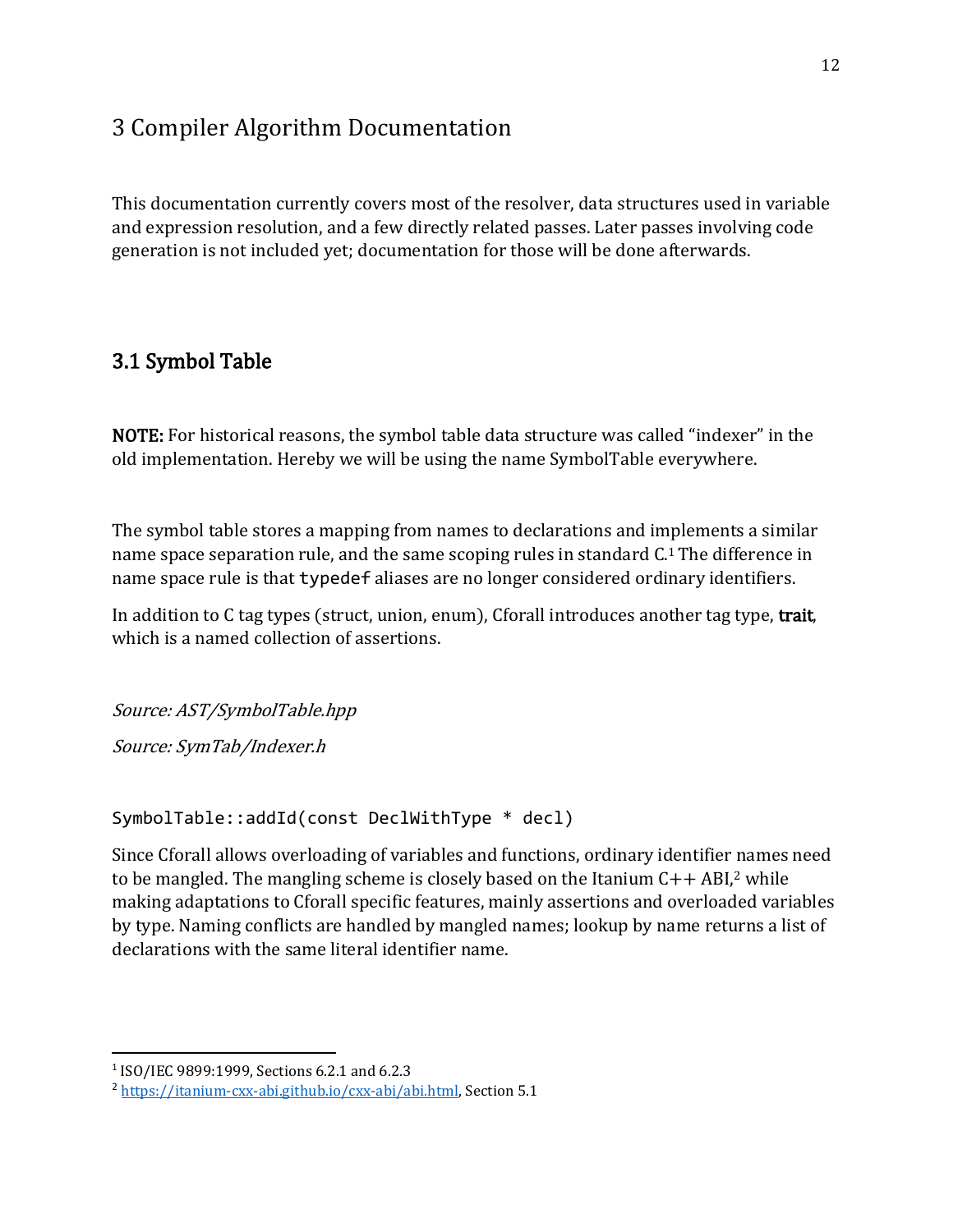```
SymbolTable::addStruct(const StructDecl * decl)
SymbolTable::addUnion(const UnionDecl * decl)
SymbolTable::addEnum(const EnumDecl * decl)
SymbolTable::addTrait(const TraitDecl * decl)
Adds a tag type declaration to the symbol table.
```
SymbolTable::addType(const NamedTypeDecl \* decl) Adds a typedef alias to the symbol table.

C Incompatibility Note: Since Cforall allows using struct, union and enum type names without the keywords, typedef names and tag type names cannot be disambiguated by syntax rules. Currently the compiler puts them together and disallows collision. The following program is valid C but not valid Cforall:

```
struct A {};
typedef int A;
// gcc: ok, cfa: Cannot redefine typedef A
```
In actual practices however, such usage is extremely rare, and typedef struct A A; is not considered an error, but silently discarded. Therefore, we expect this change to have minimal impact on existing C programs.

Meanwhile, the following program is allowed in Cforall:

```
typedef int A;
void A();
// gcc: A redeclared as different kind of symbol, cfa: ok
```
# 3.2 Type Environment and Unification

The core of parametric type resolution algorithm.

Type Environment organizes type parameters in equivalent classes and maps them to actual types. Unification is the algorithm that takes two (possibly parametric) types and parameter mappings and attempts to produce a common type by matching the type environments.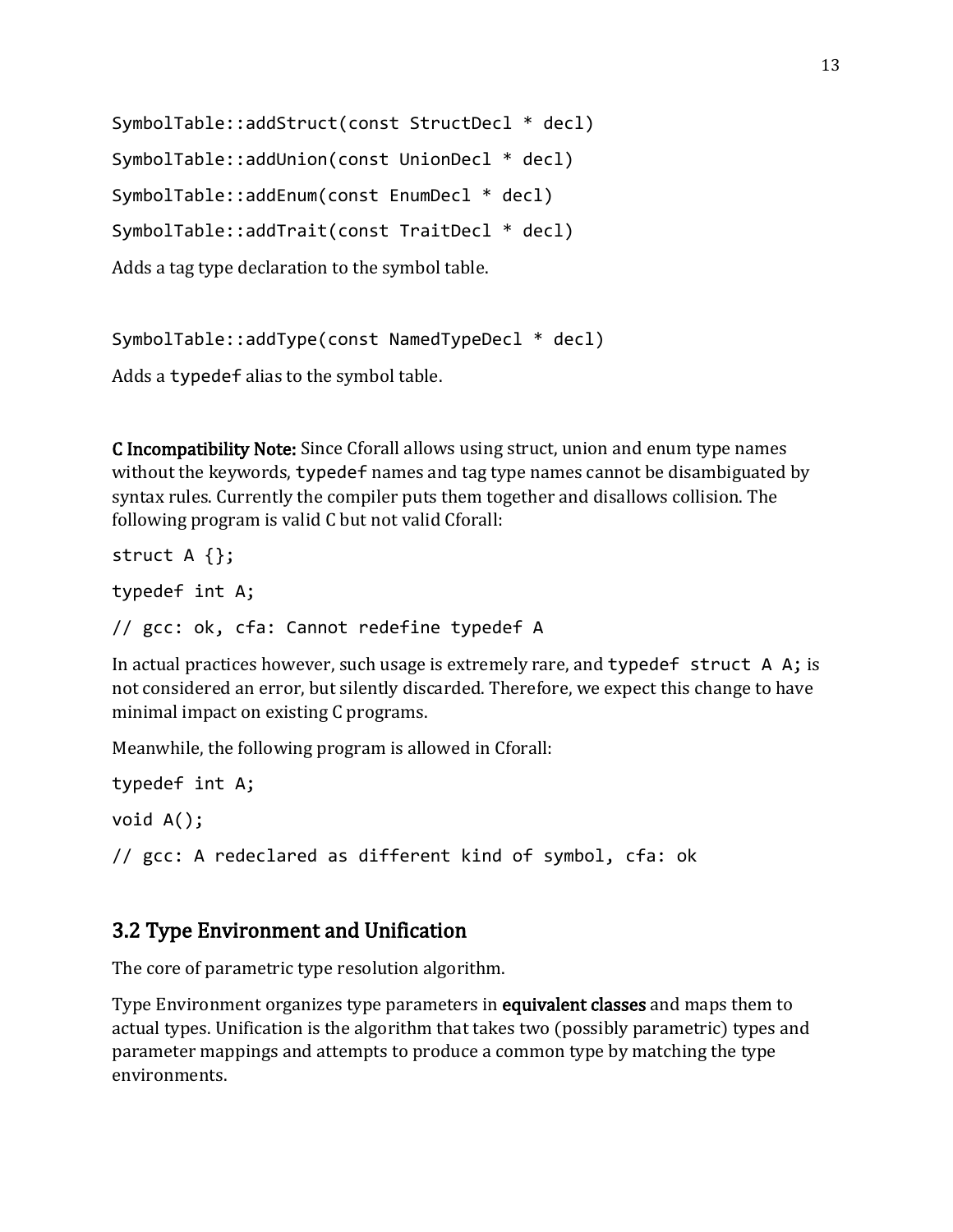The unification algorithm is recursive in nature and runs in two different modes internally:

- **Exact** unification mode requires equivalent parameters to match perfectly;
- Inexact unification mode allows equivalent parameters to be converted to a common type.

For a pair of matching parameters (actually, their equivalent classes), if either side is open (not bound to a concrete type yet), they are simply combined.

Within inexact mode, types are allowed to differ on their cv-qualifiers; additionally, if a type never appear either in parameter list or as the base type of a pointer, it may also be widened (i.e. safely converted). As Cforall currently does not implement subclassing similar to object-oriented languages, widening conversions are on primitive types only, for example the conversion from int to long.

The need for two unification modes come from the fact that parametric types are considered compatible only if all parameters are exactly the same (not just compatible). Pointer types also behaves similarly; in fact, they may be viewed as a primitive kind of parametric types. int\* and long\* are different types, just like vector(int) and vector(long) are, for the parametric type vector(T).

The resolver should use the following "public" functions: <sup>3</sup>

# Source: ResolvExpr/Unify.cc

bool unify(const Type \*type1, const Type \*type2, TypeEnvironment &env, OpenVarSet &openVars, const SymbolTable &symtab, Type \*&commonType)

Attempts to unify type1 and type2 with current type environment.

If operation succeeds, env is modified by combining the equivalence classes of matching parameters in type1 and type2, and their common type is written to commonType.

If operation fails, returns false.

bool typesCompatible(const Type \* type1, const Type \* type2, const SymbolTable &symtab, const TypeEnvironment &env)

bool typesCompatibleIgnoreQualifiers(const Type \* type1, const Type \* type2, const SymbolTable &symtab, const TypeEnvironment &env)

<sup>&</sup>lt;sup>3</sup> Actual code also tracks assertions on type parameters; those extra arguments are omitted here for conciseness.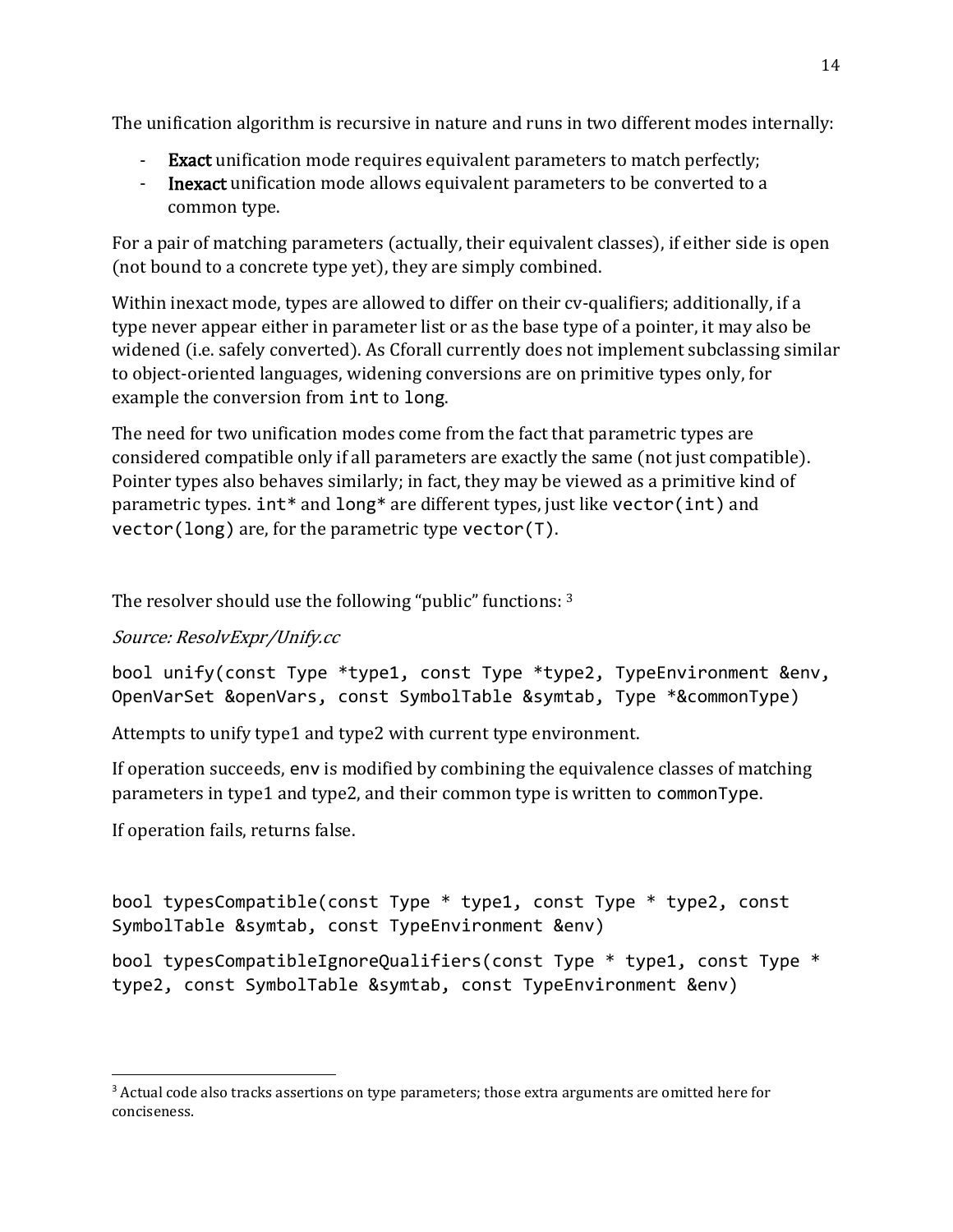Determines if type1 and type2 can possibly be the same type. The second version ignores the outermost cv-qualifiers if present. <sup>4</sup>

The call has no side effect.

NOTE: No attempts are made to widen the types (exact unification is used), although the function names may suggest otherwise. E.g. typesCompatible(int, long) returns false.

# 3.3 Expression Resolution

The design of the current version of expression resolver is outlined in the Ph.D. Thesis from Aaron Moss [1].

A summary of the resolver algorithm for each expression type is presented below.

All overloadable operators are modelled as function calls. For a function call, interpretations of the function and arguments are found recursively. Then the following steps produce a filtered list of valid interpretations:

- 1) From all possible combinations of interpretations of the function and arguments, those where argument types may be converted to function parameter types are considered valid.
- 2) Valid interpretations with the minimum sum of argument costs are kept.
- 3) Argument costs are then discarded; the actual cost for the function call expression is the sum of conversion costs from the argument types to parameter types.
- 4) For each return type, the interpretations with satisfiable assertions are then sorted by actual cost computed in step 3. If for a given type, the minimum cost interpretations are not unique, it is said that for that return type the interpretation is ambiguous. If the minimum cost interpretation is unique but contains an ambiguous argument, it is also considered ambiguous.

Therefore, for each return type, the resolver produces either of:

- No alternatives
- A single valid alternative
- An ambiguous alternative

Note that an ambiguous alternative may be discarded at the parent expressions because a different return type matches better for the parent expressions.

<sup>4</sup> In const int \* const, only the second const is ignored.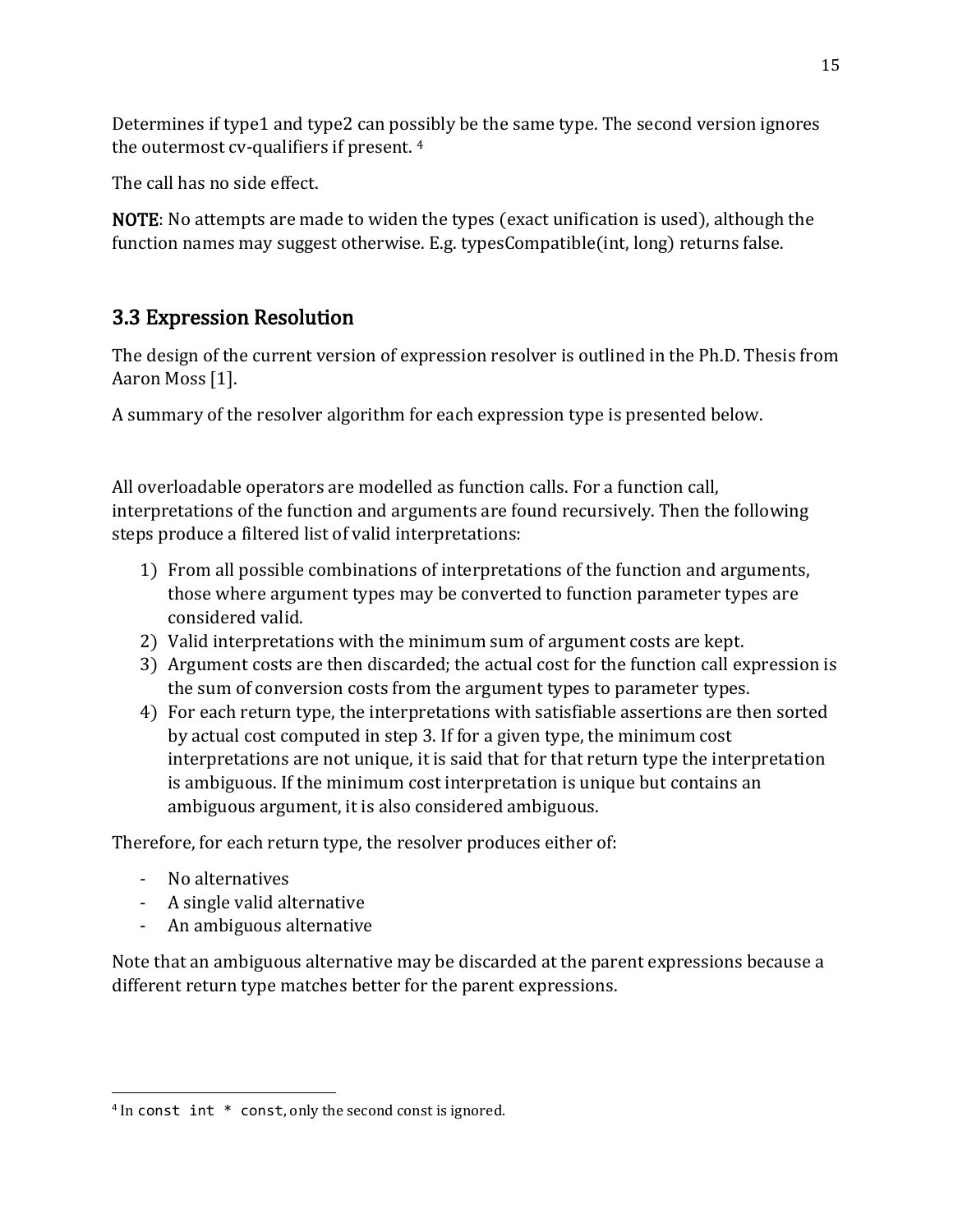The non-overloadable expressions in Cforall are: cast expressions, address-of (unary &) expressions, short-circuiting logical expressions (&&, ||) and ternary conditional expression (?:).

For a cast expression, the convertible argument types are kept. Then the result is selected by lowest argument cost, and further by lowest conversion cost to target type. If the lowest cost is still not unique, or an ambiguous argument interpretation is selected, the cast expression is ambiguous. In an expression statement, the top level expression is implicitly cast to void.

For an address-of expression, only lvalue results are kept and the minimum cost is selected.

For logical expressions && and ||, arguments are implicitly cast to bool, and follow the rule of cast expression as above.

For the ternary conditional expression, the condition is implicitly cast to bool, and the branch expressions must have compatible types. Each pair of compatible branch expression types produce a possible interpretation, and the cost is defined as the sum of expression costs plus the sum of conversion costs to the common type.

TODO: Write a specification for expression costs.

# 3.4 Assertion Satisfaction

The resolver tries to satisfy assertions on expressions only when it is needed: either while selecting from multiple alternatives of a same result type for a function call (step 4 of resolving function calls), or upon reaching the top level of an expression statement.

Unsatisfiable alternatives are discarded. Satisfiable alternatives receive implicit parameters: in Cforall, parametric functions are designed such that they can be compiled separately, as opposed to C++ templates which are only compiled at instantiation. Given a parametric function definition:

```
forall (otype T \mid \{void foo(T); \})
void bar (T t) { foo(t); }
```
The function bar does not know which foo to call when compiled without knowing the call site, so it requests a function pointer to be passed as an extra argument. At the call site, implicit parameters are automatically inserted by the compiler.

TODO: Explain how recursive assertion satisfaction and polymorphic recursion work.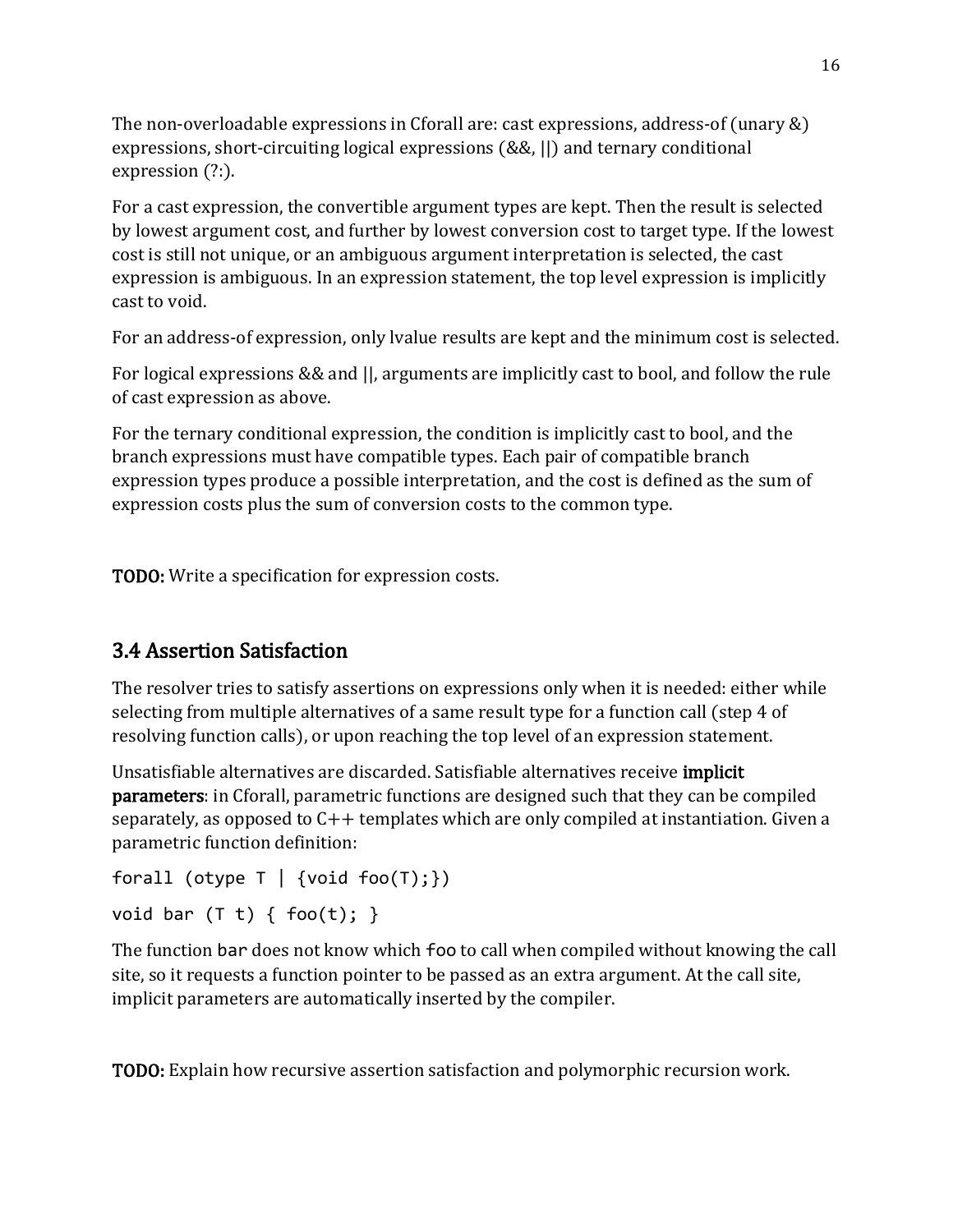4 Tests

# 4.1 Test Suites

Automatic test suites are located under the tests/ directory. A test case consists of an input CFA source file (name ending with . cfa), and an expected output file located in . expect/ directory relative to the source file, with the same file name ending with . txt. So a test named tuple/tupleCast has the following files, for example:

tests/

.. tuple/ ...... .expect/ .......... tupleCast.txt ...... tupleCast.cfa

If compilation fails, the error output is compared to the expect file. If compilation succeeds, the built program is run and its output compared to the expect file.

To run the tests, execute the test script test.py under the tests/ directory, with a list of test names to be run, or --all to run all tests. The test script reports test cases fail/success, compilation time and program run time.

# 4.2 Performance Reports

To turn on performance reports, pass -S flag to the compiler.

3 kinds of performance reports are available:

- Time, reports time spent in each compilation step
- Heap, reports number of dynamic memory allocations, total bytes allocated, and maximum heap memory usage
- Counters, for certain predefined statistics; counters can be registered anywhere in the compiler as a static object, and the interface can be found at Common/Stats/Counter.h.

It is suggested to run performance tests with optimized build  $(g++flag-03)$